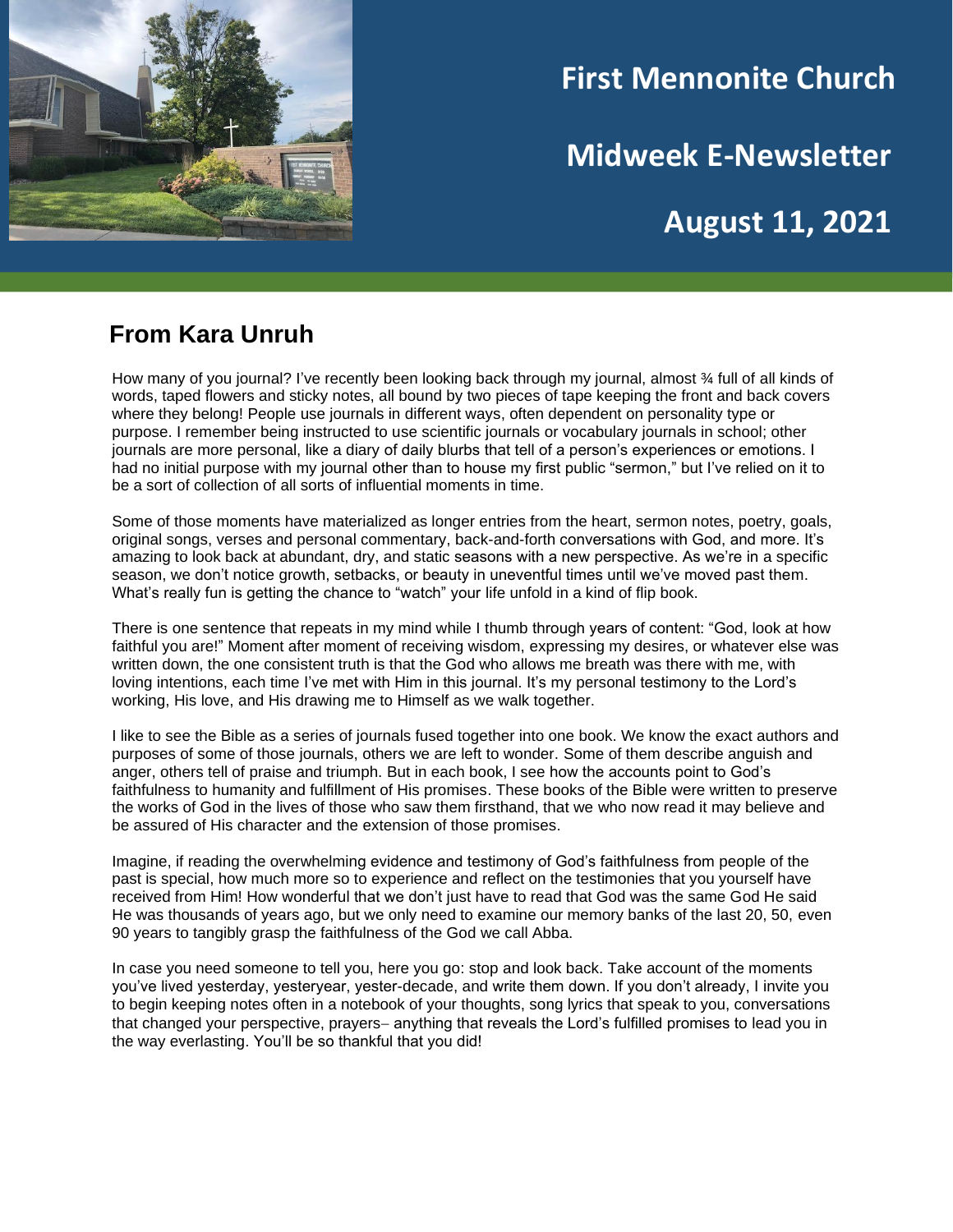## **Upcoming Events**

- **Tabor College** is continuing the Music on the Plaza series! **The Mike Fetters/Tom Harder Jazz Duo** will perform with guest vocalist **Lois Harder** Saturday, August 14 from 6:30-8:30 p.m. on the Kliewer Plaza. The concert is free and open to the public. Starbucks will be open; bring your lawn chair or blanket and enjoy the evening!
- **Greet & Eat with Wiebes and Harders:** Because of you know what … it's been a long time since we've been able to go out to eat together after worship. This Sunday, all who would like to go eat and visit with Wiebe's and the Harder's, after the worship sharing time are invited to meet at the Mexican restaurant. Please let the church office or Nadine at [stillfriesen@gmail.com](mailto:stillfriesen@gmail.com) know so we can reserve enough room for all who enjoy eating without cooking or washing dishes. If you know someone who is newer to our congregation, please bring them with you.
- **The Kansas Mennonite Relief Sale Annual Meeting** will be Thursday, August 26, 6:00 pm at First Mennonite Church, McPherson. The cost of the meal is \$20.00. Please RSVP to Barb BJ Reeves at [bj.reeves@live.com](mailto:bj.reeves@live.com) or 620-543-6863 by August 22. We will be checking with health information sources regarding group meetings closer to the date for everyone's protection. The funds will go to the McPherson Housing Coalition for the construction of Oak Harbor Cottages for low income/homeless families.
- **Offender Victim Ministries is hosting a "Just Desserts" fundraiser** Sunday, August 29 from 6-8 p.m. at Carriage Factory Art Gallery Park (126 E. 6<sup>th</sup> St.) in Newton. Join them for an evening of fellowship with the local restorative justice community, sweet treats, and live music! Tickets are required: Adults (\$20), Ages 5-17 (\$10), Under 5 (Free). Find more information and reserve your tickets at [www.offendervictimministries.org.](http://www.offendervictimministries.org/)

### **Other Announcements**

- We live in a culture that seeks to blind our children to the reality of God's love for them. **Join other moms as we pray for our kids, their teachers and their schools** (Elementary, Middle and High School). We gather every Tuesday at 9 AM, starting August 24, at 609 S. Main, Hillsboro. Childcare provided.
- **Now at Kauffman Museum: "Vapes: Marketing an Addiction."** This new exhibit examines what is known about e-cigarettes and includes selections from the exhibit "Better Choose Me: Collecting and Creating with Tobacco Fabric Novelties, 1880-1920." Previously on display at NMC Health in Newton, "Vapes" will be at Kauffman Museum through Jan. 9, 2022. Hours: Tues.- Fri., 9:30 a.m.-4:30 p.m., Sat.-Sun., 1:30-4:30 p.m., closed Mondays and major holidays. There is a small admission charge for non-museum members.
- **COVID-19 protocols:** The FMC Covid response team is urging the following in regard to the Covid virus: 1. Masks are highly recommended when we gather indoors, 2. Be alert to social distancing, 3. Stay tuned for further updates as we remain sensitive to county and CDC guidelines.
- **Peppernuts at FMC!** Our peppernuts project is continuing this week! **Join us this Friday Aug 13, and Saturday Aug 14.** Thank you to all who have already volunteered your time! There is still something for everyone! Please notify Kara at secretary@fmchillsboro.com or 620.947.5662 if you would like to help!
- **REQUESTS FOR SCHOLARSHIPS.** FMC desires to support FMC members and members' children who attend a Mennonite college or who choose to receive a seminary education. If you are interested in applying for such financial support (tuition) for the 2021-2022 academic year, contact Doug Miller.
- **Join Jerusalem Seminar this winter!** Bethel College and Tabor College are again sponsoring a trip to Jordan, Palestine, and Israel, from December 26, 2021, to January 15, 2022. The trip will be led by Dr. Doug Miller and will include two dozen biblical sites, such as Jerusalem, Nazareth, Bethlehem, the Jordan River, Sea of Galilee, Jericho, ancient ruins, Dead Sea and Dead Sea Scrolls, Masada, Mt. Nebo, Petra, museums, and much more. There is currently room for